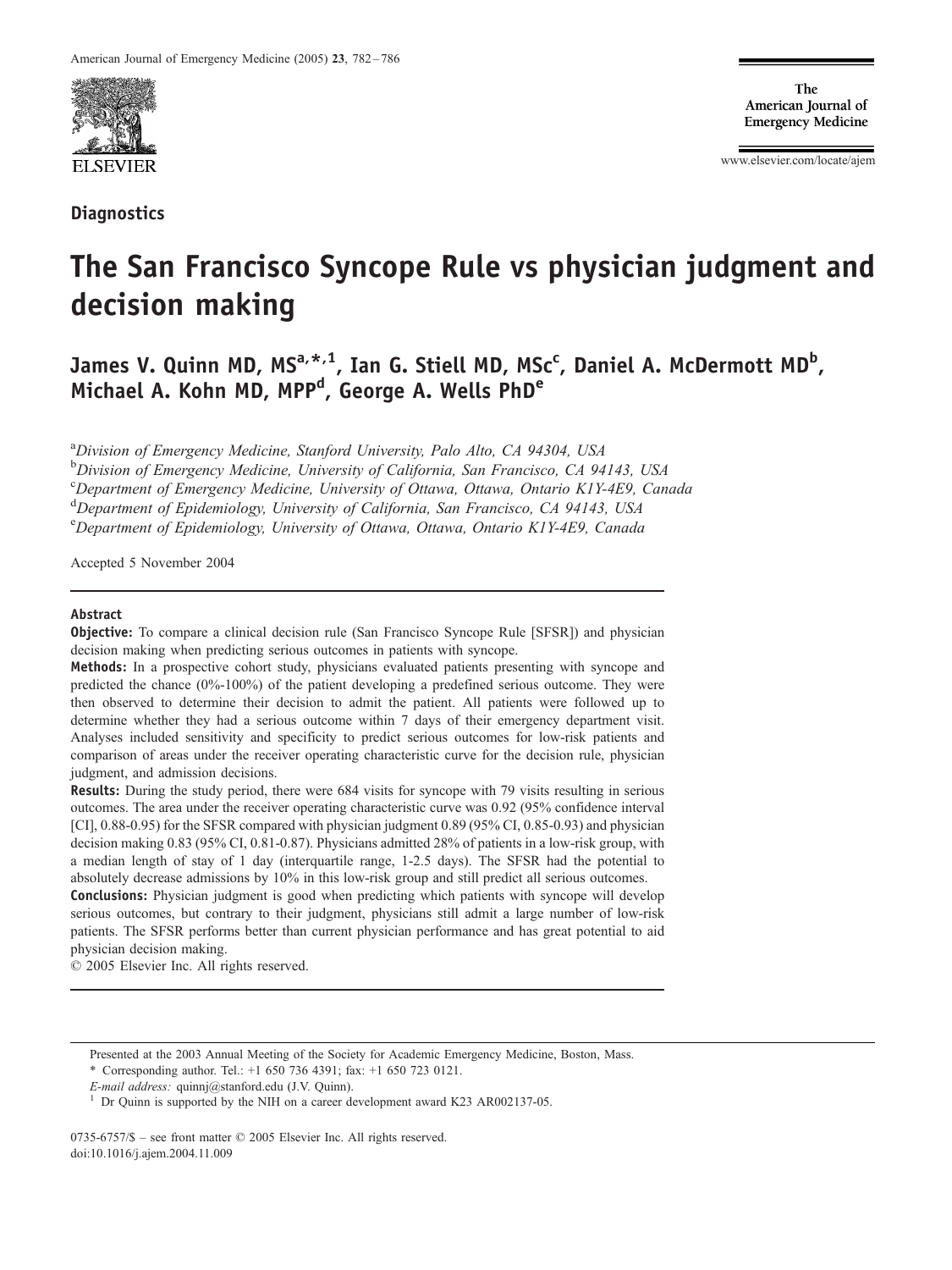# <span id="page-1-0"></span>1. Introduction

Syncope is a transient loss of consciousness with a return to preexisting neurologic function. A common problem, 1 of 4 people will faint during their lifetime, and 1% to 2% of all emergency department (ED) visits and hospital admissions are related to a transient loss of consciousness [\[1-4\].](#page-4-0)

Patients with syncope create a difficult dilemma for physicians. Most causes are benign, but occasionally, it is a symptom associated with significant morbidity and mortality. Some patients will require emergent hospitalization for workup and treatment of life-threatening or potentially lifethreatening causes, others should get outpatient evaluation, whereas some patients need no further evaluation.

It has been suggested that the use of hospitalization for patients with syncope is inefficient and highly variable [\[5-10\].](#page-4-0) Many things can cause syncope and the potential diseases that cause it span multiple specialties, making it difficult to develop an optimal disposition for these patients. Accordingly, a survey of physicians revealed that the disposition of patients with syncope was the second most common decision problem for North American physicians [\[11\].](#page-4-0) A highly sensitive and specific decision rule that would aid and improve physician decision making could have the potential to significantly reduce health care costs and improve efficiency and patient care.

The San Francisco Syncope Study is a prospective multiphase study. Phase 1 involved derivation of a decision rule using 684 patients to help predict patients at risk for



Fig. 1 San Francisco Syncope Rule.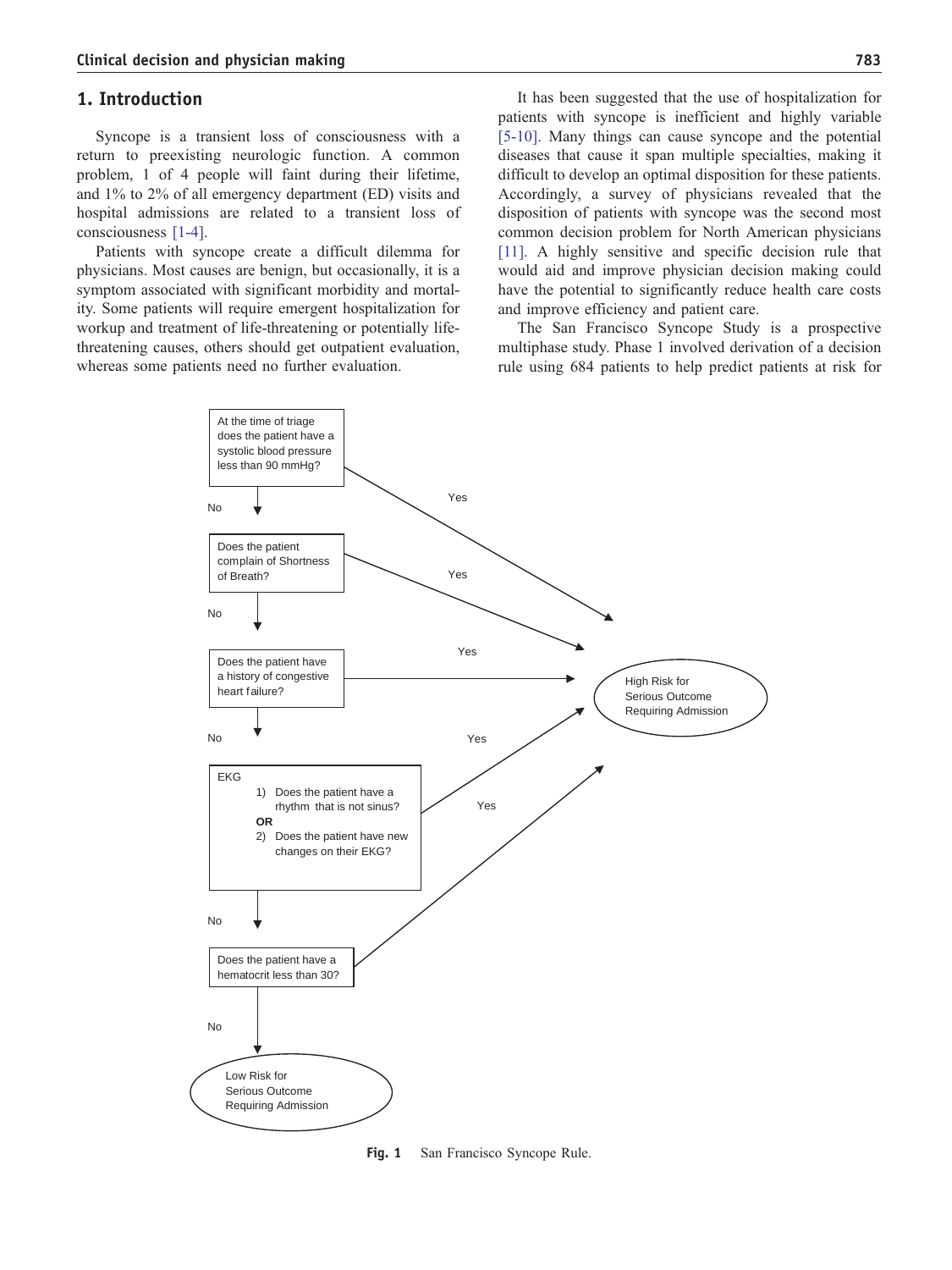<span id="page-2-0"></span>

Fig. 2 Receiver operating characteristic curve for predicting patients with syncope with day 7 serious outcomes.

acute outcomes. Variables were assessed for their interobserver agreement and univariate association with acute outcomes. The final San Francisco Syncope Rule (SFSR), derived from recursive partitioning of the most important variables, was found to be highly sensitive and specific ([Fig.](#page-1-0) [1\)](#page-1-0) [\[12\].](#page-4-0) To justify the time and effort involved in validating and disseminating a decision rule, it is important to know if the rule can improve upon the diagnostic accuracy and reliability of unstructured physician judgment and eventual decision making. We sought to determine whether the SFSR would have performed better than physician decision making during phase 1 of the study.

## 2. Methods

The multiphase San Francisco Syncope Study was undertaken with reference to previously described guidelines for developing clinical decision rules [\[13,14\].](#page-4-0) In particular, outcomes were clearly defined and predictor variables were carefully chosen before the study began. A significant number of patients independently assessed by 2 physicians to measure agreement for subjective variables and appropriate multivariate methods were used to derive the rule [\[11\].](#page-4-0)

This prospective cohort study was conducted at a large university teaching hospital and included patients presenting with acute syncope or near syncope as a reason for their ED visit. Patient enrollment was achieved by prospectively screening patients with complaints of syncope, loss

of consciousness, fall, collapse, seizure, light-headedness, tachycardia, bradycardia, shortness of breath, and chest pain. Patients were excluded if they had altered mental status, alcohol- or illicit drug-related loss of consciousness, a definite seizure, or transient loss of consciousness caused by head trauma. A dedicated research nurse reviewed daily patient logs and ensured enrollment of all possible patients. All attending physicians and house staff were asked to carry their normal assessment and disposition of each patient. After their clinical interaction, each physician completed a standardized data form with assessments of historical and physical findings. In addition to information about potential clinical decision rule variables, physicians were also asked to prospectively estimate the probability (0%-100% at 11 different prediction intervals) that the patient would have a serious outcome within 7 days. This judgment was based only on their clinical assessment and considered the occurrence of 1 of the following outcomes within the next 7 days: death, myocardial infarction, arrhythmia, pulmonary embolism, stroke, subarachnoid hemorrhage, significant hemorrhage, or any condition causing a return ED visit and hospitalization for a related event. When feasible, a second physician was asked to independently fill out a study form to assess physician agreement. A study nurse completed follow-up on all patients to determine whether they had a serious outcome. The Committee on Human Research at the University of California, San Francisco, approved the study protocol without the need for written informed consent. Patients followed up by direct contact had the opportunity to give verbal consent during the telephone interview.

Using data at the various prediction intervals, receiver operating characteristic (ROC) curves were constructed for judgment alone eventual admission decision and the SFSR. Areas under the ROC curves with 95% confidence intervals (CIs) were analyzed. An arbitrary low-risk threshold of a 2% or less chance of a serious outcome was used to help determine the potential value of the SFSR for helping with admission decisions in a low-risk group of patients.

#### 3. Results

This phase of the San Francisco Syncope Study took place from June 30, 2000, to February 28, 2002. There were 684 visits analyzed and their characteristics are summarized in [Table 1.](#page-3-0) Fifty-five percent of all patients were admitted, 59% were female and the average age was 62 years. All patients had some form of follow-up. Ninety-six percent of patients had direct confirmation of their outcome with less than 4% requiring indirect follow-up through checks to local hospital and the death registry. Seventy-nine (11.5%) patients developed serious outcomes by day 7 with 49 of these occurring after their ED visit.

The respective areas under the ROC curves for predicting short-term serious outcomes were physician judgment 0.89 (95% CI, 0.85-0.93), physician decision to admit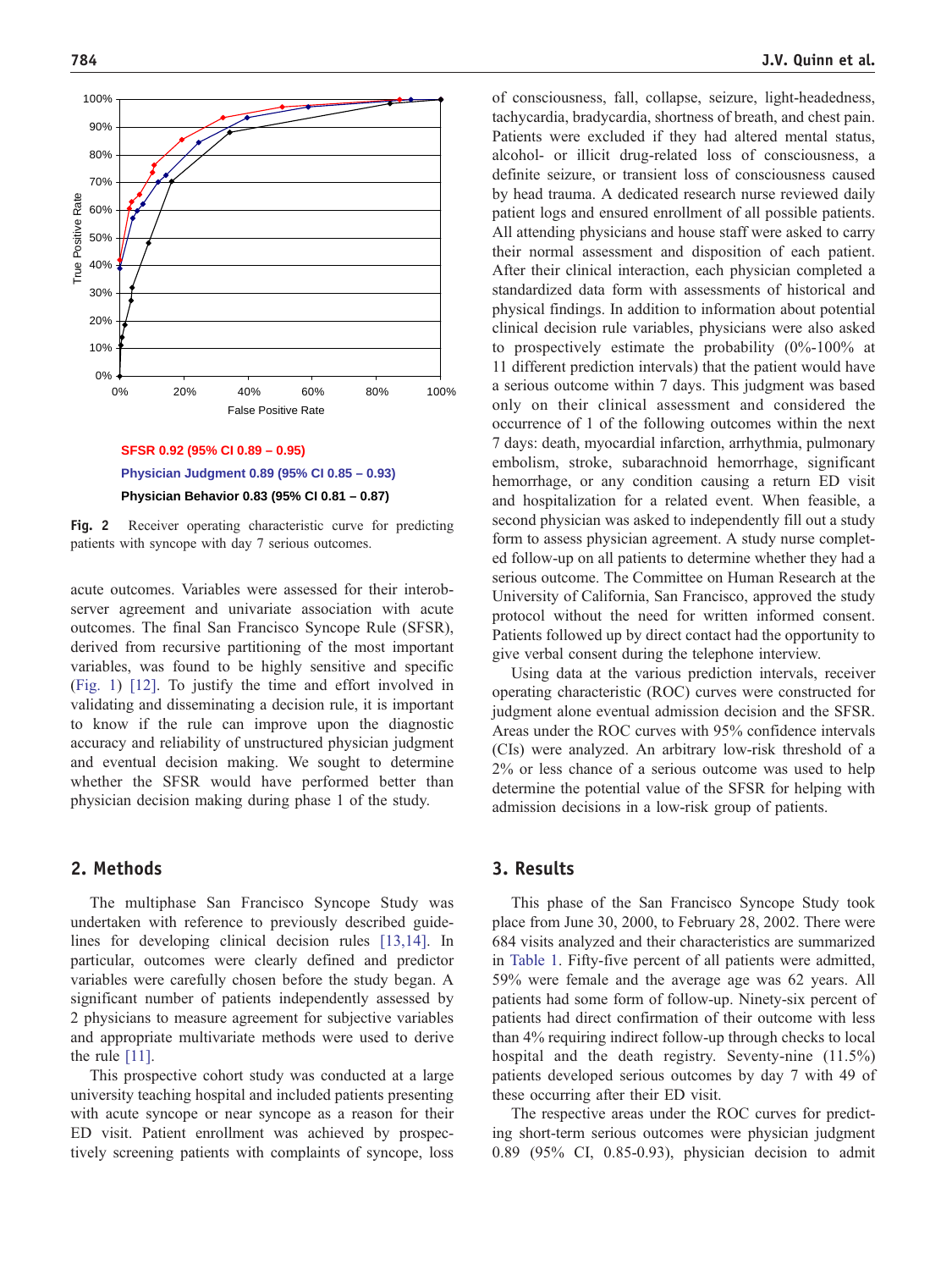<span id="page-3-0"></span>

| Table 1 |  | Patients presenting with syncope $(N = 684)$ |  |  |
|---------|--|----------------------------------------------|--|--|
|---------|--|----------------------------------------------|--|--|

| $\sim$ 0.000 $\sim$ 0.000 $\sim$ 0.000 $\sim$ 0.000 $\sim$ 0.000 $\sim$ 0.000 $\sim$ 0.000 $\sim$ 0.000 $\sim$ 0.000 $\sim$ 0.000 $\sim$ 0.000 $\sim$ 0.000 $\sim$ 0.000 $\sim$ 0.000 $\sim$ 0.000 $\sim$ 0.000 $\sim$ 0.000 $\sim$ 0.000 $\sim$ 0.000 $\sim$ 0.000 |
|---------------------------------------------------------------------------------------------------------------------------------------------------------------------------------------------------------------------------------------------------------------------|
| 62.1                                                                                                                                                                                                                                                                |
| 403 (58.9)                                                                                                                                                                                                                                                          |
| 376 (54.9)                                                                                                                                                                                                                                                          |
| 500(73.1)                                                                                                                                                                                                                                                           |
| 79 (11.5)                                                                                                                                                                                                                                                           |
| 5(0.7)                                                                                                                                                                                                                                                              |
| 56 (8.2)                                                                                                                                                                                                                                                            |
| 21(3.1)                                                                                                                                                                                                                                                             |
| 12(1.8)                                                                                                                                                                                                                                                             |
| 30(4.4)                                                                                                                                                                                                                                                             |
| 5(0.7)                                                                                                                                                                                                                                                              |
| 5(0.7)                                                                                                                                                                                                                                                              |
| 12(1.8)                                                                                                                                                                                                                                                             |
| 10(1.5)                                                                                                                                                                                                                                                             |
| 1(0.2)                                                                                                                                                                                                                                                              |
| 1(0.2)                                                                                                                                                                                                                                                              |
| 3(0.4)                                                                                                                                                                                                                                                              |
| 3(0.4)                                                                                                                                                                                                                                                              |
| 5(0.7)                                                                                                                                                                                                                                                              |
|                                                                                                                                                                                                                                                                     |

Some patients had more than 1 serious outcome. Values are presented as number (%) or otherwise indicated. MI indicates myocardial infarction; GI, gastrointestinal.

0.83 (95% CI, 0.81-0.87), and the SFSR 0.92 (95% CI, 0.89-0.95) [\(Fig.](#page-2-0) [2\)](#page-2-0).

Physicians classified 54% of patients in the cohort as having a less than 2% chance of serious outcome by day 7 and we categorized these patients as low risk (Table 2). Among this low-risk group, there were no deaths, 1.4% had serious outcomes, and 28% were admitted. Admitted patients stayed a median of 1 day (interquartile range, 1-2.5 days). Physician judgment had a sensitivity of 94% (95% CI, 86%-98%) for predicting patients at low risk with a specificity of  $52\%$  (95% CI,  $51\%$ -53%). For comparison purposes, the SFSR had good overall sensitivity of 96% (95% CI, 92%-100%) and specificity of 62% (95% CI, 58%-66%) (Table 3), and if used to guide admission decisions in this low-risk group, the SFSR would have predicted all serious outcomes and that only 18% of patients needed admission in this group, providing a potential absolute decrease of 10% in those patients admitted without missing a serious outcome.

Table 2 Classification of performance of physician judgment to predict a 2% or less chance of a serious outcome by day 7

| Physician judgment | Serious outcome |     |  |
|--------------------|-----------------|-----|--|
|                    | Yes             | No  |  |
| $>2\%$             | 74              | 287 |  |
| $< \frac{20}{6}$   |                 | 318 |  |
|                    |                 |     |  |

Sensitivity = 94% (95% CI, 86%-94%); specificity = 52% (95% CI, 51%-53%);  $\kappa = 0.44$  (95% CI, 0.34-0.54).

Table 3 Overall performance of the SFSR to predict patients with serious outcomes

| Decision rule  | Serious outcomes |                |  |
|----------------|------------------|----------------|--|
|                | Yes              | N <sub>0</sub> |  |
| Yes            | 76               | 230            |  |
| N <sub>o</sub> |                  | 375            |  |
|                |                  |                |  |

Bootstrap estimates for CIs: sensitivity =  $96.2\%$  (95% CI, 92%-100%); specificity = 61.9% (95% CI, 58%-66%).

## 4. Discussion

Overall physician judgment is good for discriminating those patients with syncope at risk for serious outcomes. However, unstructured physician judgment is problematic. It still misclassifies a small number of important outcomes, and more importantly, because it is unstructured and variable among physicians, physicians do not trust their judgment and thus decide to admit many low-risk patients. This study has shown that the SFSR performs better than overall physician decision making and there appears to be an important opportunity, especially among low-risk patients, to allow more efficient medical decisions.

The problems associated with unstructured physician judgment, combined with the potential for rare adverse consequences, lead to the inefficient use of admissions for patients with syncope. Overall physicians admitted 55% of patients in this derivation set, including 28% whom the physicians felt were at low risk. Physicians even admitted 9% of patients in the study whom they felt had zero chance of having a serious outcome. In the derivation set, the SFSR suggests that admission rates could potentially be lowered to less than 45% overall, and in the low-risk group defined in this study, we also found that admissions could have been potentially decreased by 10% [\[12\].](#page-4-0) This improvement in efficiency could reduce health care costs and improve patient care.

Instead of focusing on all patients, we focused this analysis on this low-risk group for several reasons. These patients represented a large percentage of the cohort, and because physicians still admitted a large number of these low-risk patients, we felt that it presented the best opportunity for the rule to influence decision making and change behavior. We felt that physicians would consider discharge of low-risk patients when the decision rule predicted them at low risk than discharging patients whom they felt were moderate or high risk although the rule predicted the patient to be low risk. We thus feel that this group represents a tremendous opportunity to improve the efficiency of admissions for patients with syncope who present to the ED.

It is possible that some of the admissions in the low-risk group were not for syncope, but for another medical or social condition requiring admission. It should be noted that the rule was designed to risk stratify patients and